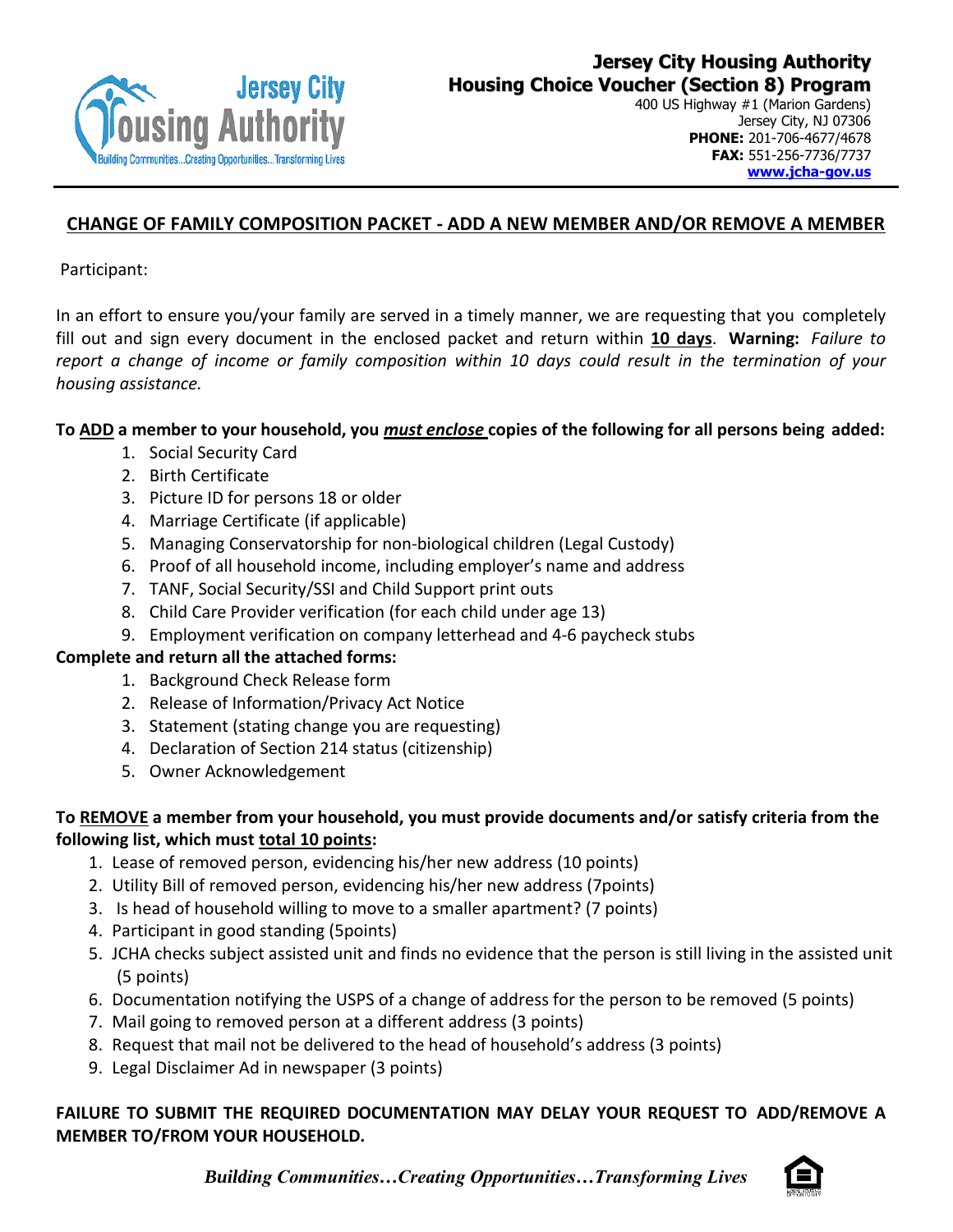

# **PAQUETE PARA CAMBIAR LA COMPOSICION FAMILIAR**

Apreciado Participante:

Con el fin de asegurar que usted o su familia sean atendidos de manera oportuna, le solicitamos que llene completamente y firme todos los documentos del paquete adjunto dentro de los **10 días** posteriores a su recibo. **Advertencia**: *El no reportar algún cambio en la entrada o en la composición familiar dentro de estos 10 días después del cambio, puede ocasionar la terminación de su asistencia para vivienda.*

# **Si está solicitando AGREGAR miembros a la composición familiar, debe adjuntar copias de los siguientes documentos de todas las personas que van a ser agregadas:**

- 1. Tarjeta de Seguro Social (SS)
- 2. Registro de Nacimiento
- 3. Identificación con foto de las personas de 18 años o mayores
- 4. Certificado de Matrimonio (si aplica)
- 5. Certificado de Custodia Legal de todos los niños no biológicos
- 6. Prueba de las entradas totales del hogar, incluyendo el nombre y la dirección del empleador
- 7. Copias impresas de TANF (Asistencia Temporal para Familias Necesitadas), Seguro Social o Seguridad de Ingreso Suplementario (SSI) y del Sostenimiento de Menores
- 8. Comprobación del Proveedor del Cuidado Infantil en el Hogar (de todos los niños menores de 13 años)
- 9. Comprobación de empleo en papel membretado del empleador y 4-6 comprobantes de pago

## **Llene y devuelva todos los formularios adjuntos:**

- 1. Autorización para Obtener Antecedentes Penales
- 2. Autorización para Divulgar Información/Privacy Act Notice
- 3. Declaración (indicando el cambio que está solicitando)
- 4. Declaración de Estado Sección 214 (ciudadanía)
- 5. Autorización del Propietario

# **Si está solicitando REMOVER a algún miembro de su hogar,** *debe adjuntar* **lo siguiente:**

- 1. Copia de Contrato de Arrendamiento de la persona que va a ser removida (10 puntos)
- 2. Factura de Servicios Públicos, evidenciando su nueva dirección (7 puntos)
- 3. ¿La cabeza de hogar está dispuesta a mudarse a un apartamento más pequeño? (5 puntos)
- 4. Participante en buen estado (5 puntos)
- 5. JCHA chequea la unidad asistida y verifica que no hay evidencia que la persona todavía este ocupando la unidad (5 puntos)
- 6. Documentación notificando a USPS de un cambio de dirección (5 puntos)
- 7. Correo dirigido a la persona removida a una dirección diferente (3 puntos)
- 8. Petición que el correo no sea entregado a la dirección de la cabeza de hogar (3 puntos)
- 9. Anuncio de Aviso Legal en el periódico (3 puntos)

# **EL NO ENVIAR LA DOCUMENTACIÓN REQUERIDA PUEDE RETRASAR SU SOLICITUD PARA AGREGAR O REMOVER A ALGÚN MIEMBRO DE SU HOGAR.**

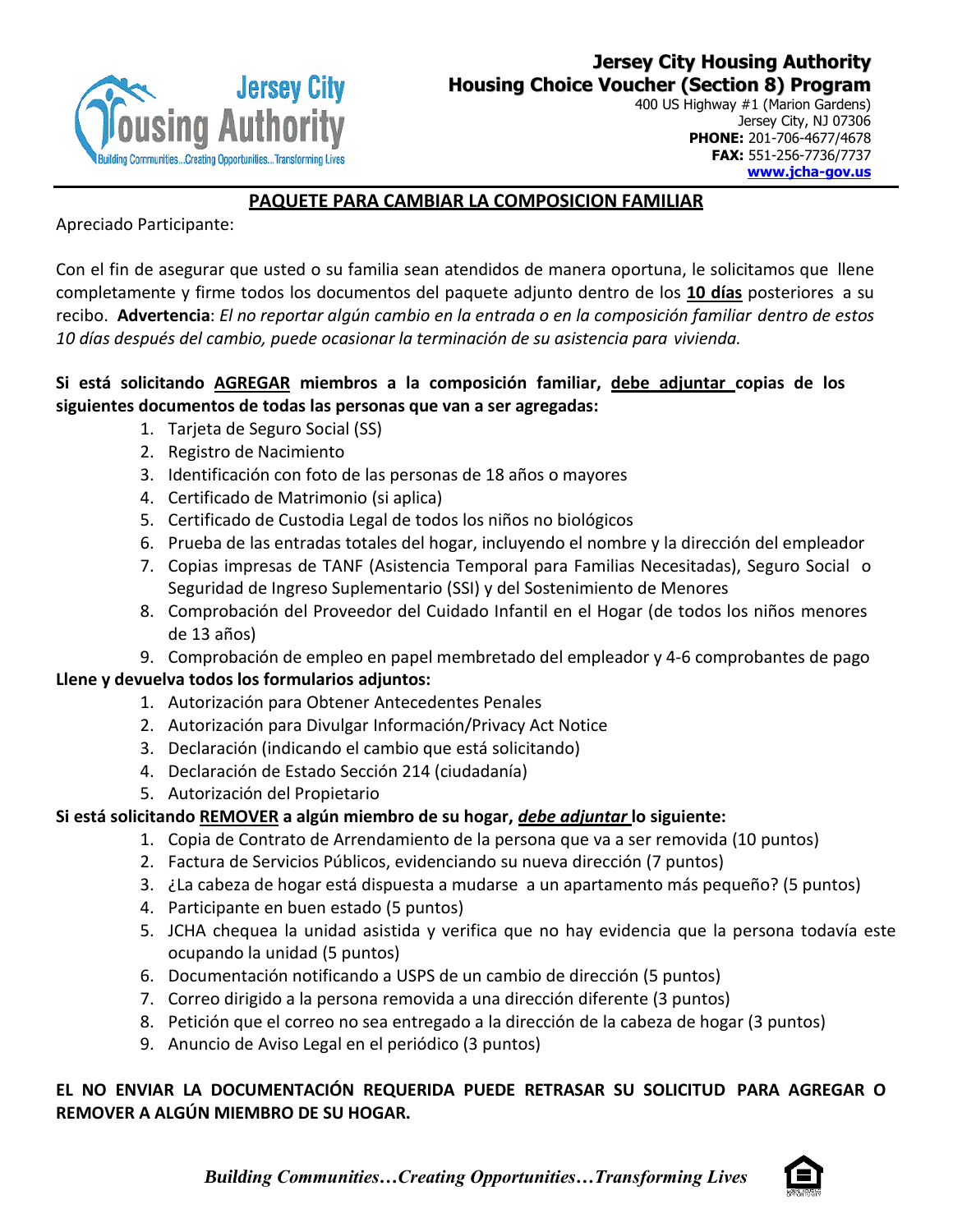

400 US Highway #1 (Marion Gardens) Jersey City, NJ 07306 **PHONE:** 201-706-4677/4678 **FAX:** 551-256-7736/7737 **[www.jcha-gov.us](http://www.jcha-gov.us/)**

# **STATEMENT**

**Name: \_\_\_\_\_\_\_\_\_\_\_\_\_\_\_\_\_\_\_\_\_\_\_\_\_\_\_\_\_\_\_\_\_\_\_\_\_\_\_\_\_\_\_\_\_\_\_\_\_\_\_\_\_\_\_\_\_\_\_\_\_\_\_\_\_\_\_\_\_ Address: \_\_\_\_\_\_\_\_\_\_\_\_\_\_\_\_\_\_\_\_\_\_\_\_\_\_\_\_\_\_\_\_\_\_\_\_\_\_\_\_\_\_\_\_\_\_\_\_\_\_\_\_\_\_\_\_\_\_\_\_\_\_\_\_\_\_\_\_\_\_\_ Last four Digits of Social Security Number: xxx-xx- \_\_\_\_\_\_\_\_\_\_\_\_ Phone Number:**  $\blacksquare$ **Statement (PLEASE PRINT YOUR REQUEST):**

By signing below, I am certifying that the information above is true and correct. I also acknowledge that it **is my responsibility to report any and all changes in the income and /or family composition of my household within ten days of the change in writing.**

**Signature: \_\_\_\_\_\_\_\_\_\_\_\_\_\_\_\_\_\_\_\_\_\_\_\_\_\_\_\_\_\_\_\_\_\_\_\_\_\_ Date: \_\_\_\_\_\_\_\_\_\_\_\_\_\_\_\_\_\_\_\_**

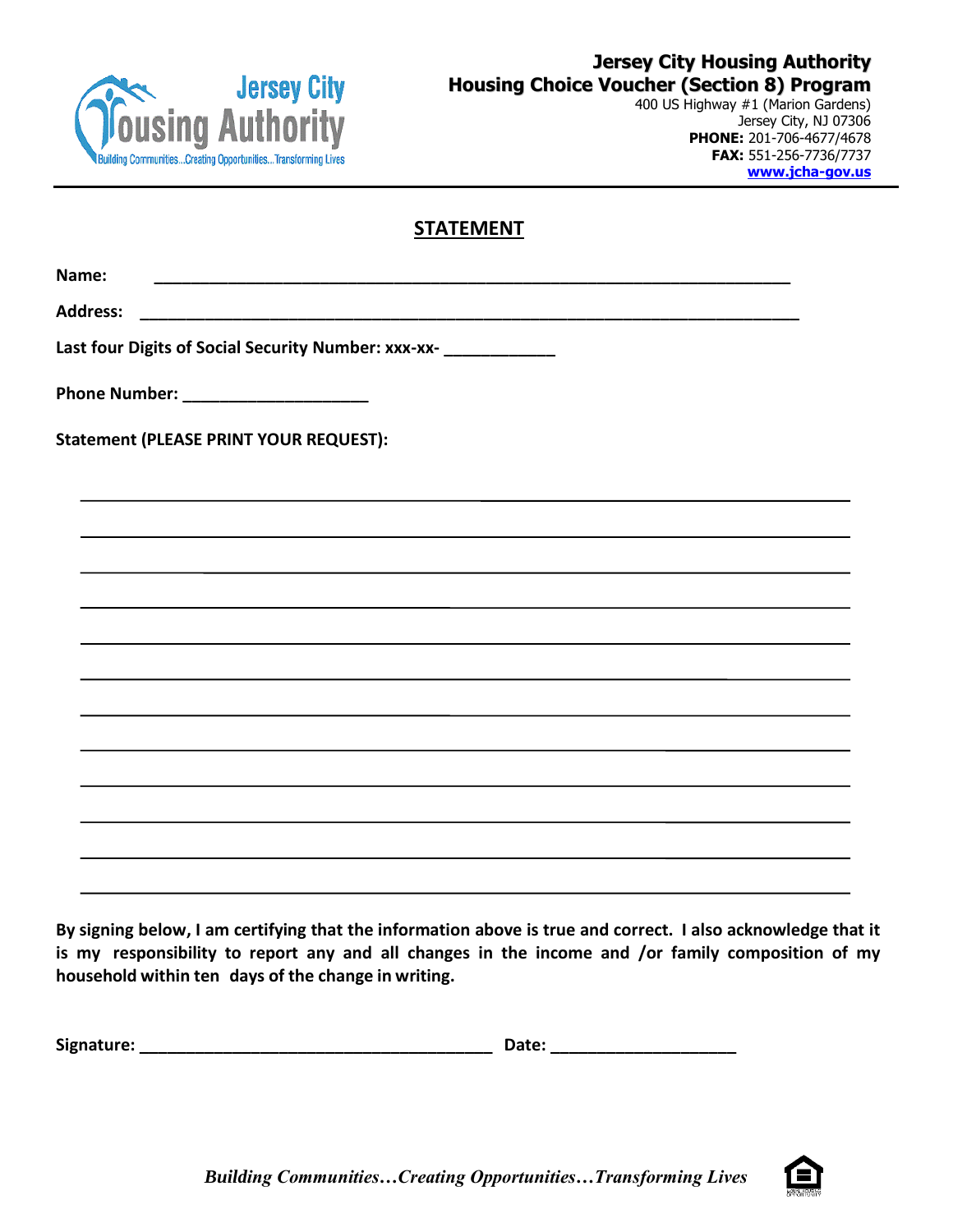

400 US Highway #1 (Marion Gardens) Jersey City, NJ 07306 **PHONE:** 201-706-4677/4678 **FAX:** 551-256-7736/7737 **[www.jcha-gov.us](http://www.jcha-gov.us/)**

# **DECLARACION**

| Nombre:               |                                                                |
|-----------------------|----------------------------------------------------------------|
| Dirección:            |                                                                |
| <b>Seguro Social:</b> | <u>XXX-XX-</u>                                                 |
|                       |                                                                |
|                       | Declaración (Por favor escriba en letra de molde su petición): |
|                       |                                                                |
|                       |                                                                |
|                       |                                                                |
|                       |                                                                |
|                       |                                                                |
|                       |                                                                |
|                       |                                                                |
|                       |                                                                |
|                       |                                                                |
|                       |                                                                |
|                       |                                                                |
|                       |                                                                |

**Al firmar adelante certifico que la información anterior es exacta y correcta. También reconozco que es mi responsabilidad reportar todos los cambios en las entradas o de la composición mi familia en los 10 días posteriores al cambio por escrito.**

**Firma Fecha**

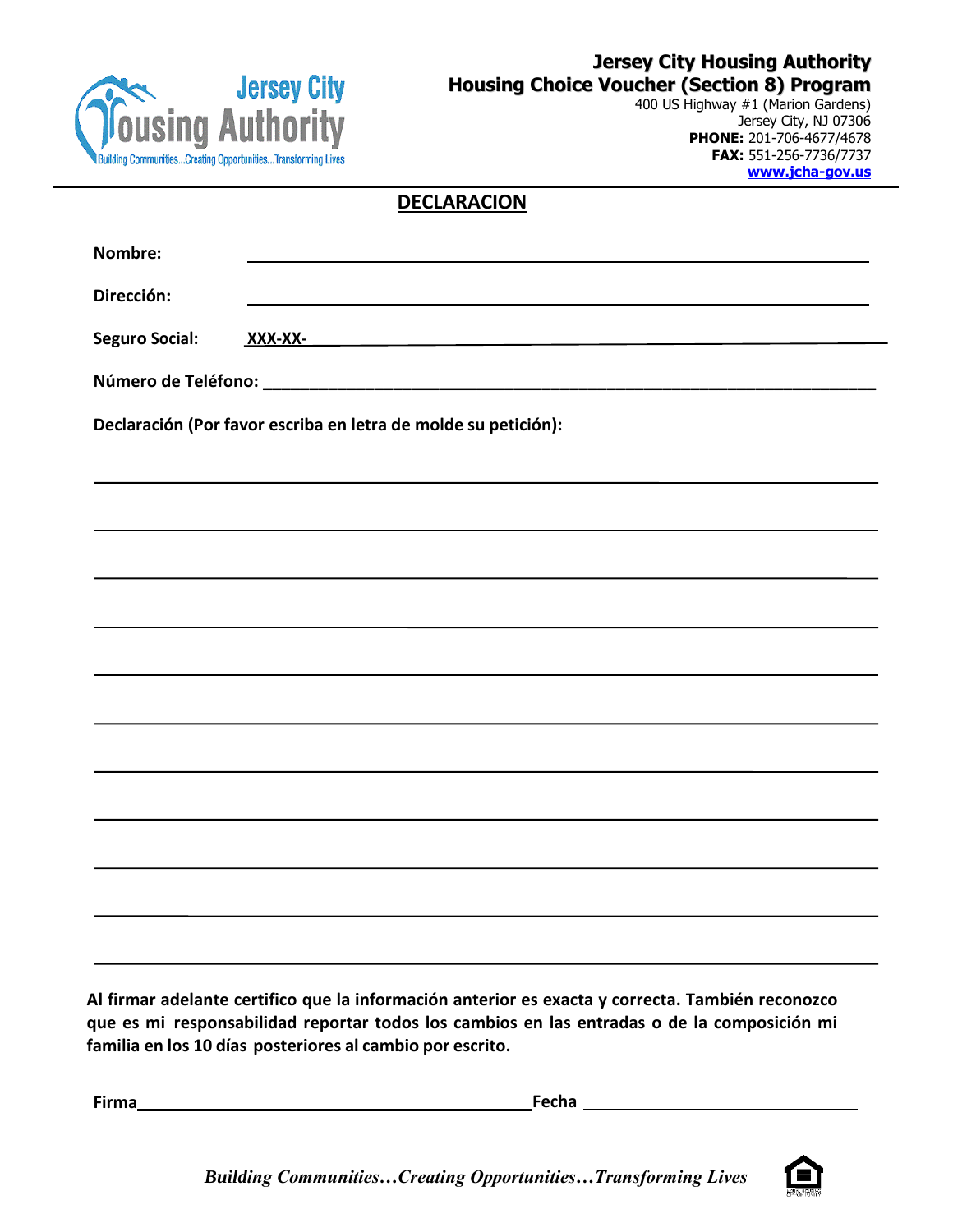

Jersey City, NJ 07306 **PHONE:** 201-706-4677/4678 **FAX:** 551-256-7736/7737 **[www.jcha-gov.us](http://www.jcha-gov.us/)**

#### **CHANGE OF FAMILY COMPOSITION – ADD A NEW MEMBER**

# **PLEASE COMPLETE THIS FORM AND SUBMIT TO THE HOUSING AUTHORITY BEFORE PERMITTING ANYONE TO MOVE INTO YOUR HOUSING UNIT**

| Head of Household: |                   | Date:                                                      |
|--------------------|-------------------|------------------------------------------------------------|
| SSN:               | Home#             | Work/Cell#<br>the control of the control of the control of |
| Address:           | City, State, Zip: |                                                            |

*PLEASE NOTE: ALL PARTICIPANTS MUST REPORT ANY CHANGES IN FAMILY COMPOSITION OR INCOME WITHIN 10 DAYS OF THE CHANGE OCCURING.*

# **THE LANDLORD MUST APPROVE ANY REQUESTED CHANGE PRIOR TO SUBMITTING THIS PACKET TO THE HOUSING AUTHORITY** Name of Person: Relationship: SSN: XXX-XX - DL/ID# DL/ID# Date of Birth: Current Address: Home Phone: City, ST, Zip: Work/Cell: Name of Employer: Address: City, St, Zip: Monthly Income:

If not employed, list source of income and amount:

BY SIGNING BELOW, I CONTEND THAT THE INFORMATION PROVIDED IS TRUE AND CORRECT. I UNDERSTAND THAT GIVING FALSE OR INACCURATE INFORMATION MAY JEOPARDIZE MY ELIGIBILITY TO RECEIVE FUTURE ASSISTANCE.

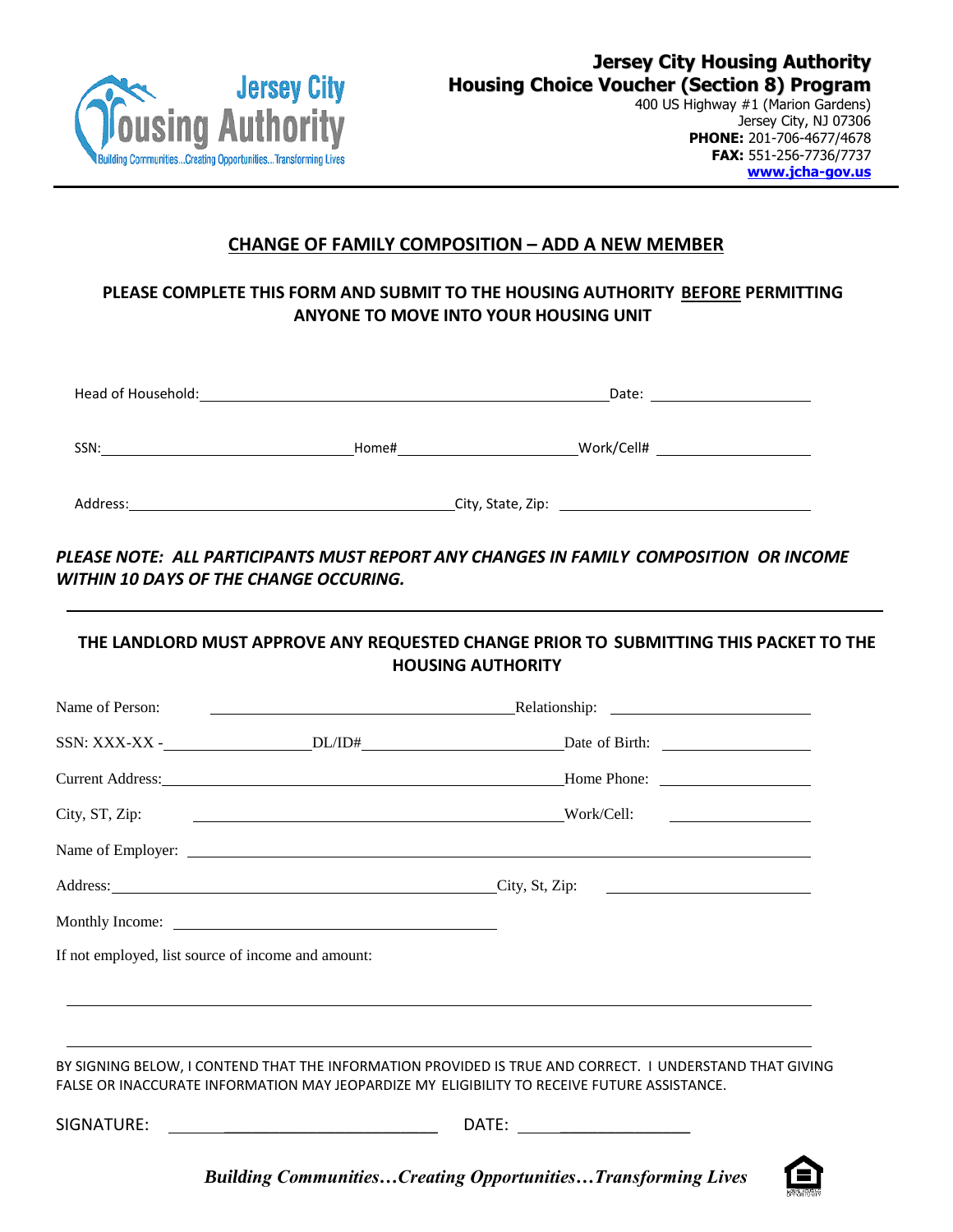

Jersey City, NJ 07306 **PHONE:** 201-706-4677/4678 **FAX:** 551-256-7736/7737 **[www.jcha-gov.us](http://www.jcha-gov.us/)**

#### **CAMBIO EN LA COPOSICION FAMILIAR – AGREGAR UN NUEVO MIEMBRO**

# **POR FAVOR LLENE ESTE FORMULARIO Y ENVÍELO A LA AUTORIDAD DE VIVIENDA DE JERSEY CITY ANTES DE PERMITIR QUE ALGUIEN SE MUDE A SU UNIDAD DE VIVIENDA**

| Cabeza de Hogar: |        | Fecha: |  |
|------------------|--------|--------|--|
| SSN: xxx-xx-     | Casa # | Cell#  |  |
| Dirección:       |        |        |  |

**POR FAVOR TOME NOTA: TODOS LOS PARTICIPANTES DEBEN REPORTAR CUALQUIER CAMBIO EN LA COMPOSICIÓN O EN LA ENTRADA FAMILIAR DENTRO DE LOS 10 DÍAS POSTERIORES AL CAMBIO.**

# **EL ARRENDADOR DEBE APROBAR TODAS LAS SOLICITUDES DE CAMBIO ANTES DE QUE ENVÍE ESTE PAQUETE A LA AUTORIDAD DE VIVIENDA**

|                                                                   | Dirección Actual: Casa #:                                                                                              |
|-------------------------------------------------------------------|------------------------------------------------------------------------------------------------------------------------|
|                                                                   |                                                                                                                        |
|                                                                   |                                                                                                                        |
|                                                                   | Dirección: Ciudad, St, Zip: Ciudad, St, Zip:                                                                           |
|                                                                   |                                                                                                                        |
| Si no está empleado, mencione la fuente de entrada y la cantidad: |                                                                                                                        |
|                                                                   | <u> 1989 - Andrea Santana, amerikana amerikana amerikana amerikana amerikana amerikana amerikana amerikana amerika</u> |
|                                                                   | AL FIRMAR ABAJO, DECLARO QUE LA INFORMACIÓN PROVISTA ES FIEL Y PRECISA. COMPRENDO QUE AL DAR INFORMACIÓN               |
|                                                                   | FALSA O INEXACTA PUEDO PONER EN PELIGRO MI ELEGIBILIDAD PARA RECIBIR AYUDA EN EL FUTURO.                               |
|                                                                   | FECHA: ________________________                                                                                        |

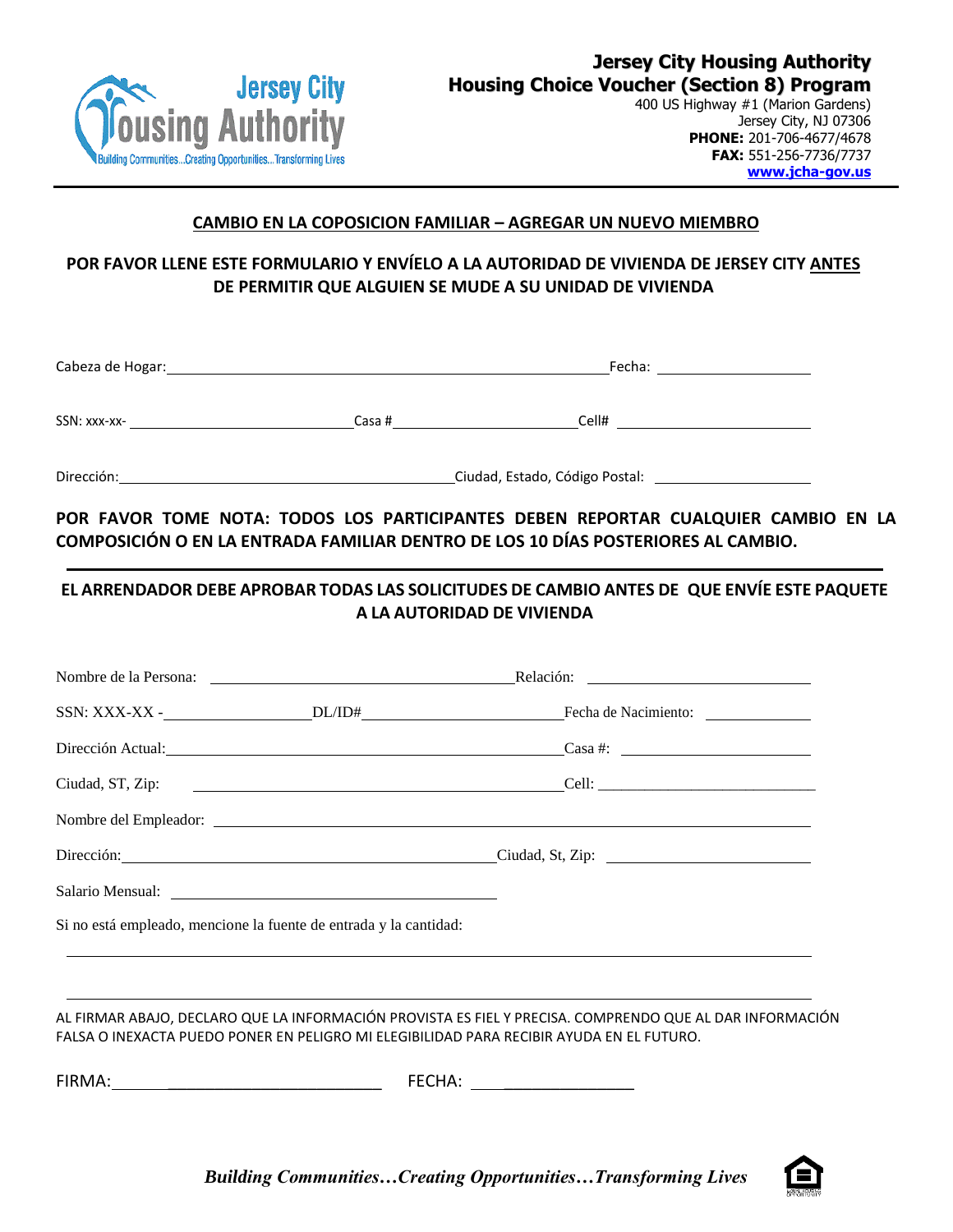

400 US Highway #1 (Marion Gardens) Jersey City, NJ 07306 **PHONE:** 201-706-4677/4678 **FAX:** 551-256-7736/7737 **[www.jcha-gov.us](http://www.jcha-gov.us/)**

# **CHANGE OF FAMILY COMPOSITION OWNER/LANDLORD ACKNOWLEDGEMENT**

| <b>Participant Name:</b>                                                                                                                                                                                                         |                                                                                                                                                       |  |  |
|----------------------------------------------------------------------------------------------------------------------------------------------------------------------------------------------------------------------------------|-------------------------------------------------------------------------------------------------------------------------------------------------------|--|--|
|                                                                                                                                                                                                                                  |                                                                                                                                                       |  |  |
| <b>Participant Address:</b>                                                                                                                                                                                                      |                                                                                                                                                       |  |  |
| City, State, Zip                                                                                                                                                                                                                 |                                                                                                                                                       |  |  |
| YOUR TENANT HAS ADVISED THE JERSEY CITY HOUSING AUTHORITY THAT THEY WISH TO MAKE A<br>CHANGE IN THEIR CURRENT FAMILY COMPOSITION BY ADDING THE FOLLOWING PERSON TO THEIR<br>LEASE/APPLICATION:                                   |                                                                                                                                                       |  |  |
|                                                                                                                                                                                                                                  |                                                                                                                                                       |  |  |
|                                                                                                                                                                                                                                  |                                                                                                                                                       |  |  |
|                                                                                                                                                                                                                                  | In order for this change to be valid, the Tenant must obtain written approval from you, their<br>owner/landlord. Please indicate your decision below: |  |  |
| _______ YES, I agree to the addition of the above named person in my rental unit.                                                                                                                                                |                                                                                                                                                       |  |  |
| NO, I do not agree to the addition of the above person in my rental unit.                                                                                                                                                        |                                                                                                                                                       |  |  |
|                                                                                                                                                                                                                                  |                                                                                                                                                       |  |  |
|                                                                                                                                                                                                                                  |                                                                                                                                                       |  |  |
| City, State, Zip: 2008. 2009. 2009. 2010. 2010. 2010. 2010. 2010. 2010. 2010. 2010. 2010. 2010. 2010. 2010. 20<br>2010. 2011. 2012. 2012. 2012. 2012. 2012. 2012. 2012. 2012. 2012. 2013. 2014. 2014. 2014. 2014. 2014. 2014. 20 |                                                                                                                                                       |  |  |
|                                                                                                                                                                                                                                  |                                                                                                                                                       |  |  |

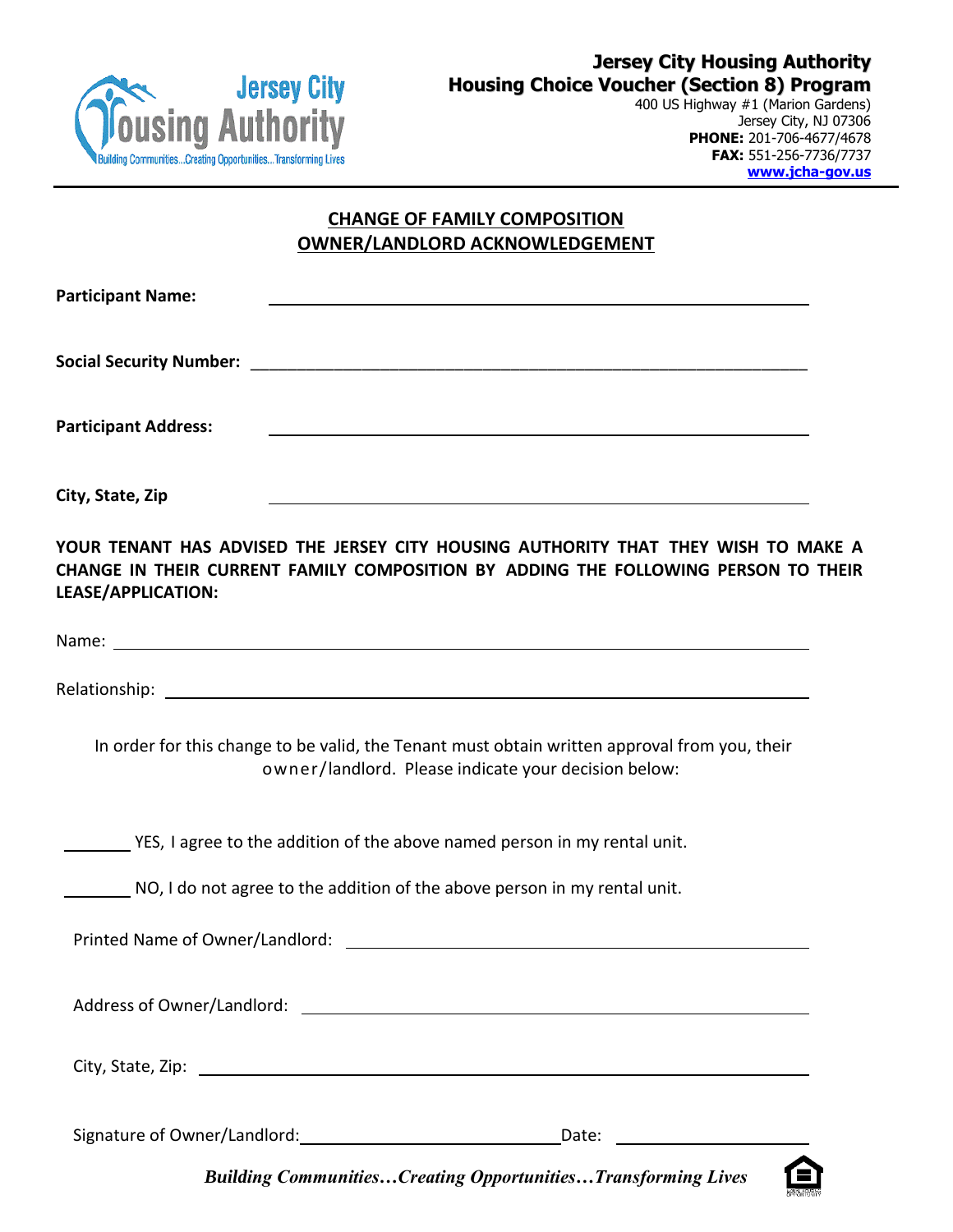

400 US Highway #1 (Marion Gardens) Jersey City, NJ 07306 **PHONE:** 201-706-4677/4678 **FAX:** 551-256-7736/7737 **[www.jcha-gov.us](http://www.jcha-gov.us/)**

# **CAMBIO EN LA COMPOSICION FAMILIAR AUTORIZACION DEL PROPIETARIO/ARREANDADOR**

| <b>Nombre del Participante:</b>                                                                                                                                                                                                  |  |
|----------------------------------------------------------------------------------------------------------------------------------------------------------------------------------------------------------------------------------|--|
|                                                                                                                                                                                                                                  |  |
| Dirección del Participante: La Communication del Participante de la Communication del Participante del Communi                                                                                                                   |  |
| Ciudad, Estado, Código Postal:                                                                                                                                                                                                   |  |
| SU ARRENDADOR LE HA INFORMADO A LA AUTORIDAD DE VIVIENDA DE JERSEY CITY QUE ÉL/ELLA DESEA<br>HACER UN CAMBIO EN LA COMPOSICIÓN FAMILIAR ACTUAL, AGREGANDO A LA PERSONA SIGUIENTE EN<br>SU CONTRATO DE ARRENDAMIENTO O SOLICITUD: |  |
| Nombre:                                                                                                                                                                                                                          |  |
| Relación:                                                                                                                                                                                                                        |  |
| Para que este cambio sea válido, el Propietario/Arrendador debe obtener una aprobación por escrito de su<br>parte, (el arrendatario). Por favor indique su decisión en los espacios siguientes:                                  |  |
| SÍ, estoy de acuerdo con la adición de la persona mencionada arriba a mi unidad de vivienda.                                                                                                                                     |  |
| NO, no estoy de acuerdo con la adición de la persona mencionada arriba a mi unidad de vivienda.                                                                                                                                  |  |
| Nombre del Propietario/Arrendador<br>Escriba en letra de molde:                                                                                                                                                                  |  |
| Dirección del<br>Propietario/Arrendador:                                                                                                                                                                                         |  |
| Ciudad, Estado, Código Postal: National Anti-American alguns and alguns and alguns and alguns and alguns and a                                                                                                                   |  |
| Firma del<br>Propietario/Arrendador:<br>Fecha:                                                                                                                                                                                   |  |

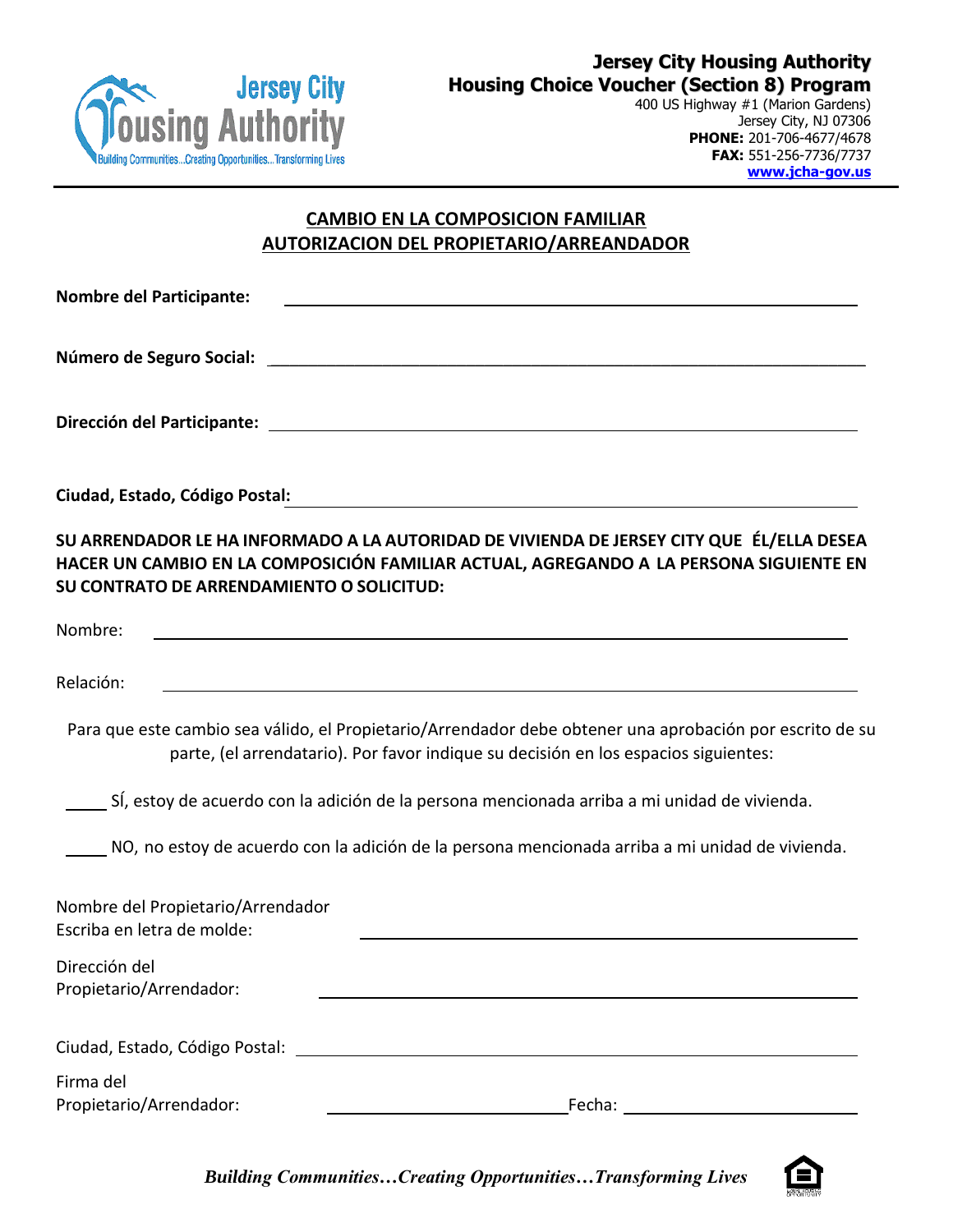

400 US Highway #1 (Marion Gardens) Jersey City, NJ 07306 **PHONE:** 201-706-4677/4678 **FAX:** 551-256-7736/7737 **[www.jcha-gov.us](http://www.jcha-gov.us/)**

#### **DECLARATION OF SECTION 214 (CITIZENSHIP) STATUS**

Notice to applicants and tenants: In order to be eligible to receive the housing assistance sought, each applicant for or recipient of housing assistance must be lawfully within the United States. Please read the Declaration statement carefully. Sign and return it to the Housing Authority's Admissions Office. Please feel free to consult with an immigration lawyer or other immigration expert of your choosing prior to signing.

I, \_\_\_\_\_\_\_\_\_\_\_\_\_\_\_\_\_\_\_\_\_\_\_\_\_\_\_\_\_\_\_\_\_\_ certify under penalty of perjury,  $^{1}$  that to the best of my knowledge, I am lawfully within the United States because (please check appropriate box):

- □ I am a citizen by birth, a naturalized citizen or national of the United States; or
- □ I have eligible immigration status and I am 62 years of age or older. Attach evidence for proof of age,  $2$ or;
- □ I have eligible immigration status as checked below (see explanation on reverse side of form). Attach INS document(s) evidencing eligible immigration status, and signed verification consent form.
	- □ Immigrant status under 1001 (a) (15) or 101 (a) (20) of the INA, $3$  or;
	- □ Permanent residence under 249 of INA;<sup>4</sup> or
	- □ Refugee, asylum or conditional entry status under 207, 208 or 203 of the INA,<sup>5</sup> or;
	- □ Parole status under 212 (d) (f) of the INA, $6$  or;
	- $\Box$  Threat to life or freedom under 243 (h) of the INA,<sup>7</sup> or;

\_\_\_\_\_\_\_\_\_\_\_\_\_\_\_\_\_\_\_\_\_\_\_\_\_\_\_\_\_\_\_\_\_\_\_\_\_ \_\_\_\_\_\_\_\_\_\_\_\_\_\_\_\_\_\_\_\_\_

 $\Box$  Amnesty under 245 of the INA<sup>8</sup>

(Signature of Family Member) (Date)

□ Check box on left if signature is of adult residing in the unit who is responsible for child named on statement above.

PHA: Enter INS/SAVE Primary Verification # \_\_\_\_\_\_\_\_\_\_\_\_\_\_\_\_ Date: